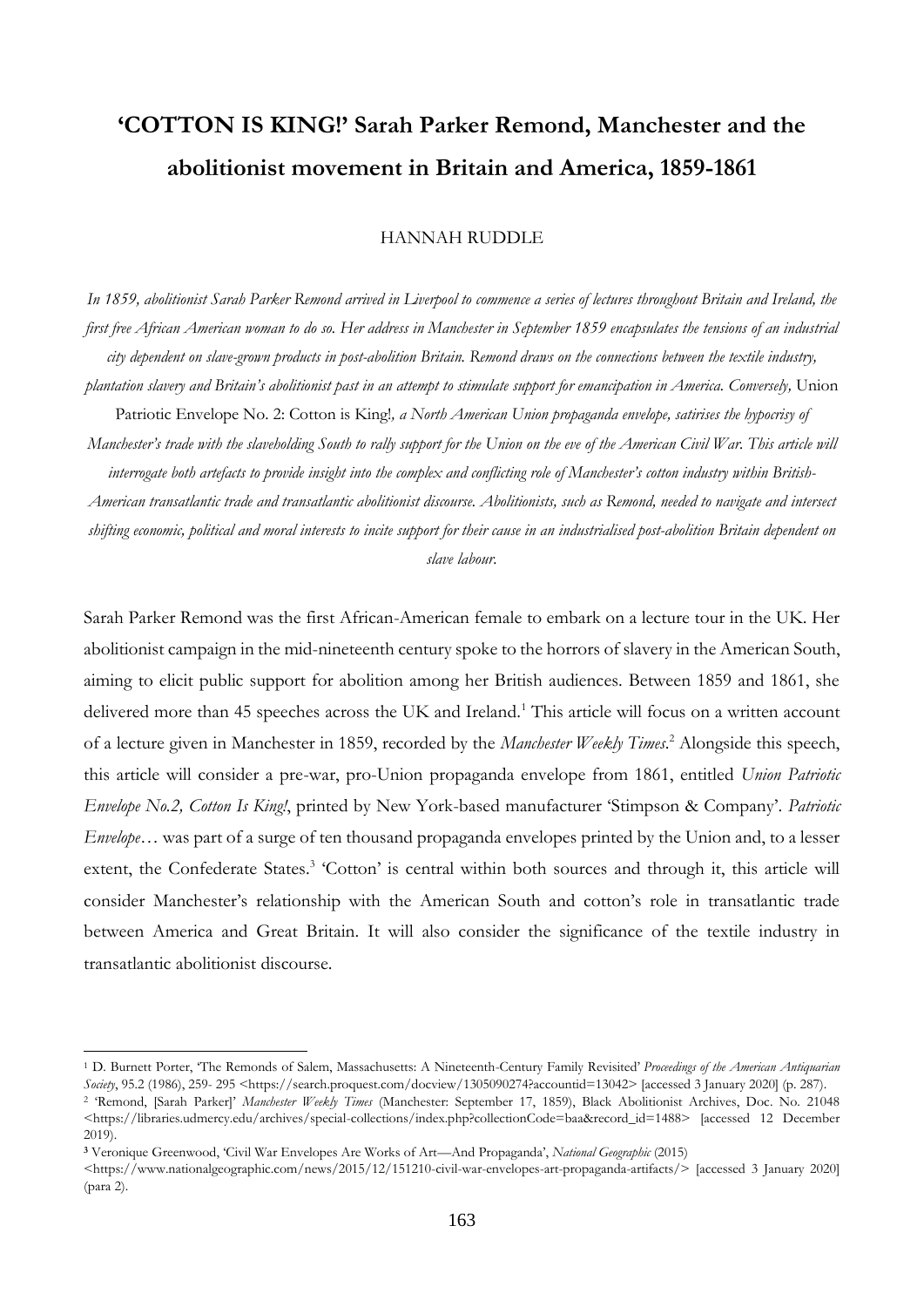

Figure 1: Stimpson & Company, *Union Patriotic Envelope No. 2: Cotton Is King!,* (1861), Envelope, 14.1 × 7.8 cm (Textiles Gallery; Creative Commons 4.0, Manchester Science and Industry Museum)

# **KING COTTON AND MANCHESTER**

To understand why both sources focus on cotton, we must first consider briefly the significance of the industry to mid-nineteenth century Britain. Across England in 1860, 460,000 textile workers were involved in the trade and between twenty to twenty five per cent of the country were in some way dependent on the industry it provided.<sup>4</sup> By 1861, eleven per cent of England's national income was related to cotton.<sup>5</sup> Despite efforts to increase exports from India, by 1860, eighty eight per cent of textiles produced by British factories were made with US slave-grown cotton.<sup>6</sup> Cotton was grown by enslaved workers on American plantations, woven and spun by Lancashire workers, and in turn, workers used their wages to buy slavegrown cotton products.<sup>7</sup> At the start of the Civil War, the South initiated a voluntary embargo before the Union blockade was implemented, in an attempt to force Britain into intervening on behalf of the

<sup>4</sup> Sven Beckert, 'Emancipation and Empire: Reconstructing the Worldwide Web of Cotton Production in the Age of the American Civil War', *American Historical Review*, 109.5 (2004), p. 1408.

<sup>5</sup> Marika Sherwood, *After Abolition: Britain and the Slave Trade since 1807* (London: I. B. Tauris, 2007), p. 47.

<sup>6</sup> Mark Harvey, 'Slavery, Indenture and the Development of British Industrial Capitalism', *History Workshop Journal*, 88 (2019), 66- 88 <https://doi.org/10.1093/hwj/dbz027> (p. 79). Frenise A. Logan, 'India--Britain's Substitute for American Cotton, 1861-1865', *The Journal of Southern History*, 24.4 (1958), 472-480 <www.jstor.org/stable/2954674> [accessed 2 January 2020]. <sup>7</sup> Harvey, p. 69.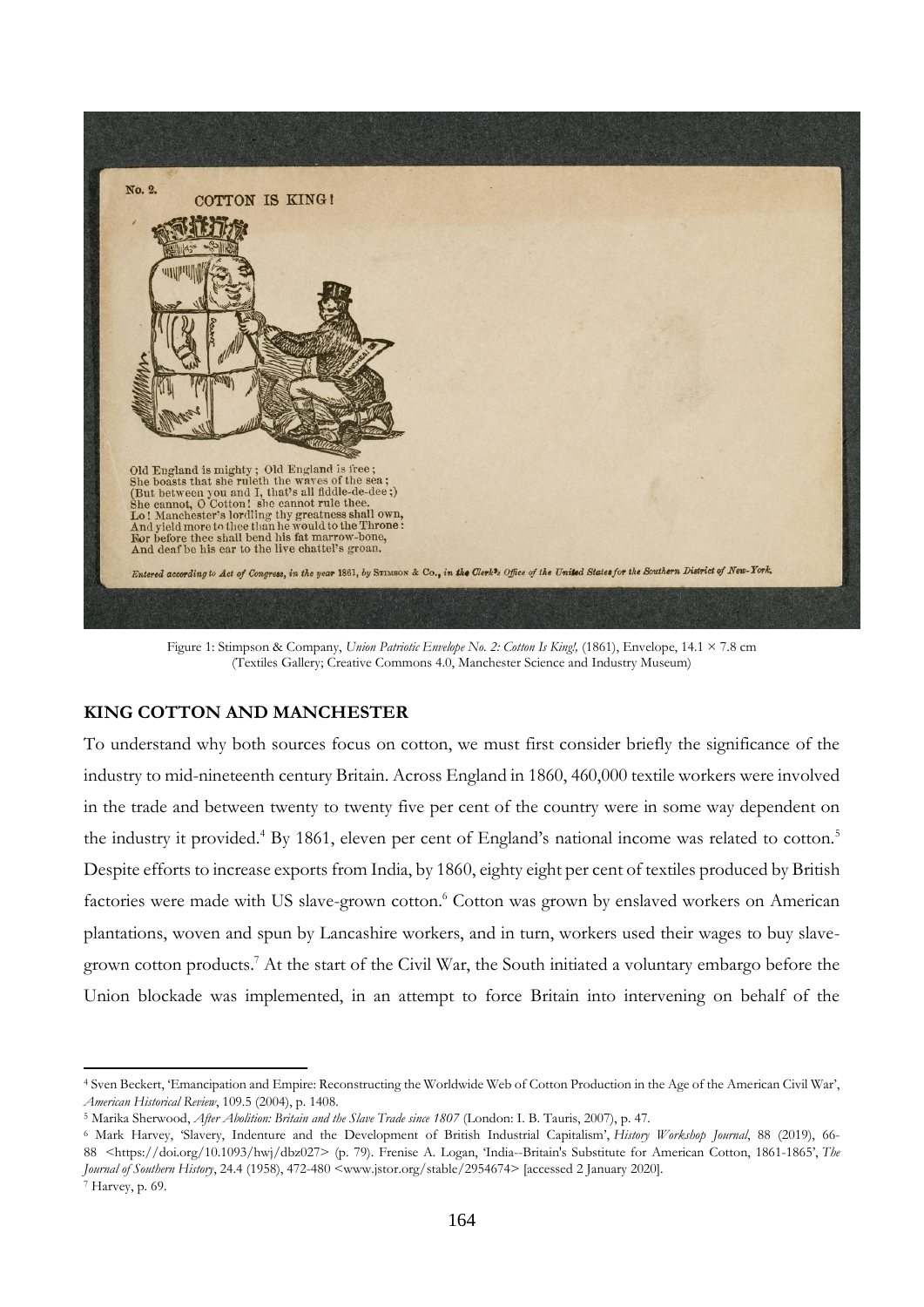Confederacy, illustrating the belief within the American South of British dependence on their exports.<sup>8</sup> Stockpiles of cotton in Manchester and wider Britain eliminated the immediate threat, but as the war progressed, the devastating consequence of the interruption of trade can be found in the cotton famine.<sup>9</sup> American cotton was so pivotal to the Lancashire textiles industry that without it, the majority of mills were closed and their employees out of work.<sup>10</sup> In 1863, more than 500,000 inhabitants in Lancashire received poor relief, provided with cheap cotton clothing that they had helped produce.<sup>11</sup> Cotton, then, was hugely significant in this period to both the booming industry and subsequent poverty.

Both artefacts speak to the specific significance of cotton to Manchester. In *Patriotic Envelope…*, cotton is anthropomorphised as a monarch, adored by John Bull. The printed poem is titled *King Cotton*, a phrase first coined by James Hammond in his speech to Senate on 4th March 1856.<sup>12</sup> John Bull carries a newspaper marked 'Manchester', signalling the city's role as intrinsically linked with plantation slavery, rebuking any perception of distance. It scorns that through dependence on the industry, Britain does 'yield' more to cotton than 'the throne'.<sup>13</sup> This envelope was printed in early 1861 and encapsulates the centrality of the cotton trade to the South, as well as what will become a fundamental element of the foreign policy for the Confederate government under Jefferson Davies.<sup>14</sup> The aim of the 'King Cotton' policy was to withhold cotton, starve Britain's textile industries of resources and force intervention on behalf of the Confederacy. In this cartoon, Britain and Manchester are presented as subservient to both cotton and the American South. With the Revolutionary War in recent memory, kneeling to a crowned monarch, a remote ruling 'Lordling', has inescapable connotations of weakness. Kneeling to monarchs also evokes the complications in the period with regards to the concepts of 'freedom' and 'slavery'. Slave-owning Americans fought for liberation from the perceived 'slavery' of British Rule, so too did the Confederacy now seek to free itself from the perceived 'enslavement' of Union rule. As John Bull kneels on the body of an enslaved figure, it can be argued that the cartoon presents England as hypocritical and 'deaf' towards actual slavery.<sup>15</sup> Cotton's sceptre is arrowed at both ends, evoking the violence of the industry. This can be considered abolitionist in intention, implying that the moral superiority of Britain's 'perfectly virtuous' abolitionist 'crusade' was hollow in the face of profit.<sup>16</sup> It was printed by New York printer company

<sup>8</sup> Annalise L. Policicchio, 'Propaganda use by the Union and Confederacy in Great Britain during the American Civil War, 1861-1862' (unpublished master's thesis, Duquesne University, 2012) <https://search.proquest.com/docview/1016135130?accountid=13042> (p. 43.) [accessed 5 January 2020].

<sup>9</sup> Frank Lawrence Owsley, *King Cotton Diplomacy: Foreign Relations of the Confederate States of America* (Chicago: University of Chicago Press, 1931), p. 549, cited in Policicchio, 2012, p. 34.

<sup>10</sup> Mary Ellison, *Support for Secession: Lancashire and the American Civil War* (Chicago: University of Chicago Press, 1972), p. 5.

<sup>11</sup> Beckert, p. 1418.

<sup>12</sup> James McPherson, *Battle Cry of Freedom: The Civil War Era* (London: Penguin in association with Oxford University Press, 1990), p. 196.

<sup>13</sup> *Union Patriotic Envelope No. 2: Cotton Is King!,* I.5.

<sup>14</sup> Policicchio, p. 39.

<sup>15</sup> *Union Patriotic Envelope No. 2: Cotton Is King!,* I.8.

<sup>16</sup> W. E. H. Lecky cited in Harvey, p. 71.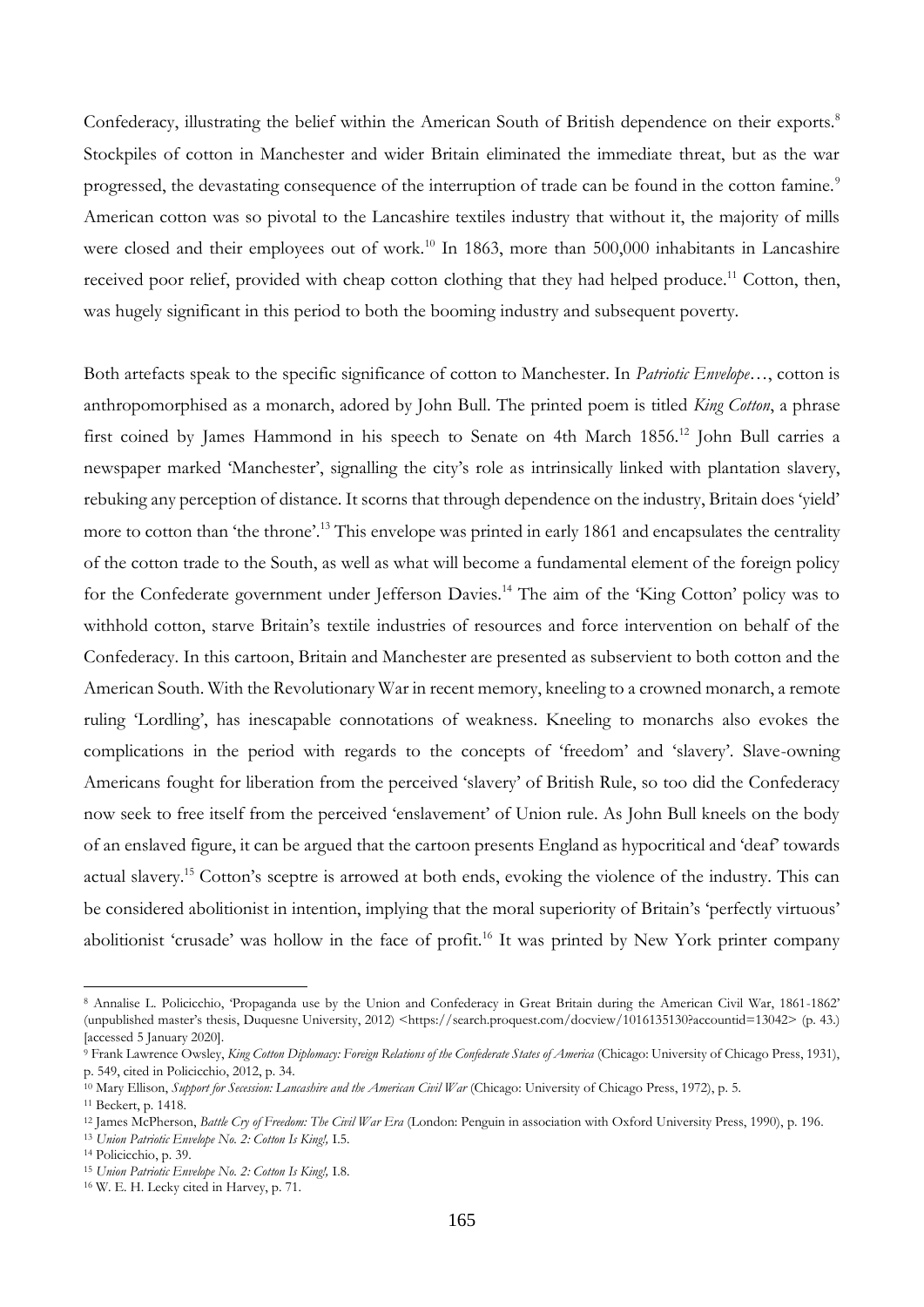'Stimpson & Co', 'in the clerk's office of the United States for the Southern District of New York'. As this envelope was printed on behalf of a government body, it suggests official approval of its message.

Through 'cotton! cotton!', Remond directly acknowledges the potential opposition of her audience towards abolition.<sup>17</sup> Cotton was the lens through which Remond was able to expose the links between England's industrialisation and the violence behind the commodity. Remond refers to the 'load after load' of cotton she witnessed within Manchester, reminding her audience of the origins of imported textiles, and that for the goods which employ Manchester's workers 'no money ever reached the hands of the' labourers.<sup>18</sup> Eric Williams' *Capitalism and Slavery* famously first posited the thesis that Britain's industrial revolution was intrinsically linked with the infrastructure, profits and resources of plantation slavery.<sup>19</sup> Yet, Mark Harvey contends that Williams' argument, which focuses primarily on the West Indies, underplays the role of cotton and the American South. Harvey expands to claim that England was more dependent on slavery after 1833 than ever, in terms of the number of people enslaved to provide for British industry.<sup>20</sup> In addition, the interweaving of Britain and the slaveholding South goes beyond the conventional narrative of a reluctant trading relationship. Britain manufactured guns and weapons used as deterrents on cotton plantations, and munitions exports rapidly increased.Increased industrialisation, it can be argued, fed and supported plantation slavery, alongside plantation slavery providing materials for Manchester and Britain's manufacturing.<sup>21</sup>

<sup>17</sup> *Manchester Weekly Times* (Manchester: September 17, 1859), Black Abolitionist Archives, Doc. No. 21048, p. 4.

<sup>18</sup> Ibid., p. 3.

<sup>&</sup>lt;sup>19</sup> Eric Eustace Williams, *Capitalism & Slavery*, (London: Deutsch, 1964).

<sup>20</sup> Harvey, pp. 70-80.

<sup>21</sup> Ibid., pp. 72 and pp. 83-84.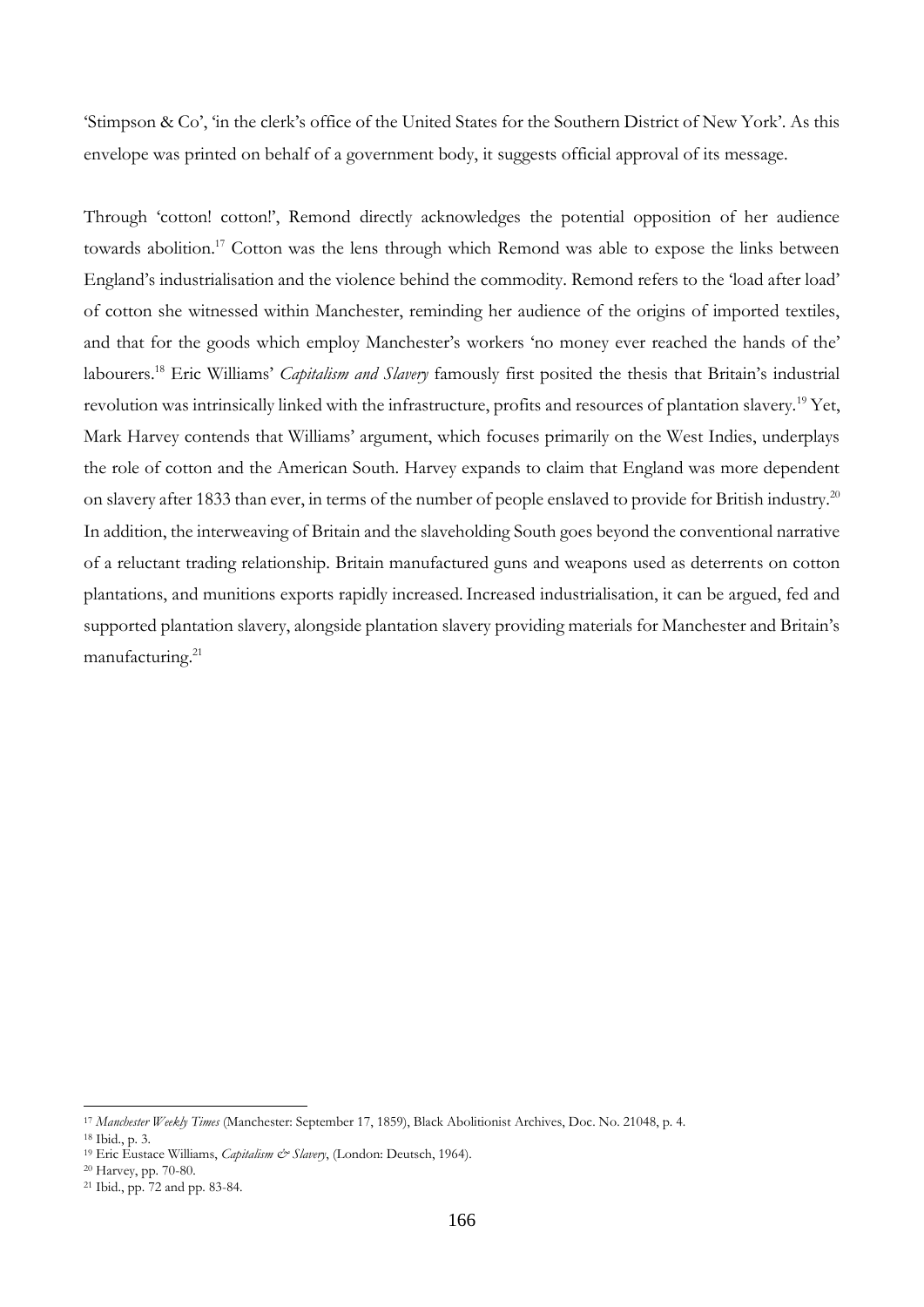## **SARAH PARKER REMOND, MANCHESTER AND TRANS-ATLANTIC ABOLITIONISM**



Figure 2: Artist in the United States, *Sarah Parker Remond* (1865), Albumen print, 6.985 × 5.493 cm (Peabody Essex Museum; Gift of Miss Cecelia R. Babcock, PH322; Courtesy Peabody Essex Museum. Photography by Kathy Tarantola.)

After having discussed why cotton is pivotal within each source, it's vital to now consider both artefacts in light of abolitionism. To do so, it is important to assess the context in which Remond delivered this speech. Sibyl Brownlee argues that interest in abolition had begun to dwindle by the 1850s. However, lectures remained a popular source of entertainment. Remond was the first free African-American female lecturer in the UK, notably giving lectures to mixed-gender audiences. As such, Brownlee contents that this unique position made her lectures 'a novelty'. <sup>22</sup> Evidence for this can be found in that Remond's addresses in Warrington were so popular that eventually seat reservations were charged at 6d.<sup>23</sup> Through lectures, Black female abolitionists, such as Remond, asserted their right to speak and engage politically both as women and as Black people. Her lectures followed the tours of Black abolitionist lectures from

<sup>22</sup> Sibyl Brownlee. *Out of the Abundance of the Heart: Sarah Ann Parker Remond's Quest for Freedom* (unpublished doctoral dissertation, University of Massachusetts, 1997), pp. 119-192 <https://search.proquest.com/docview/304354571?pq-origsite=primopp> [accessed 10 January 2020], (p. 125).

<sup>23</sup> Burnett Porter, p. 286.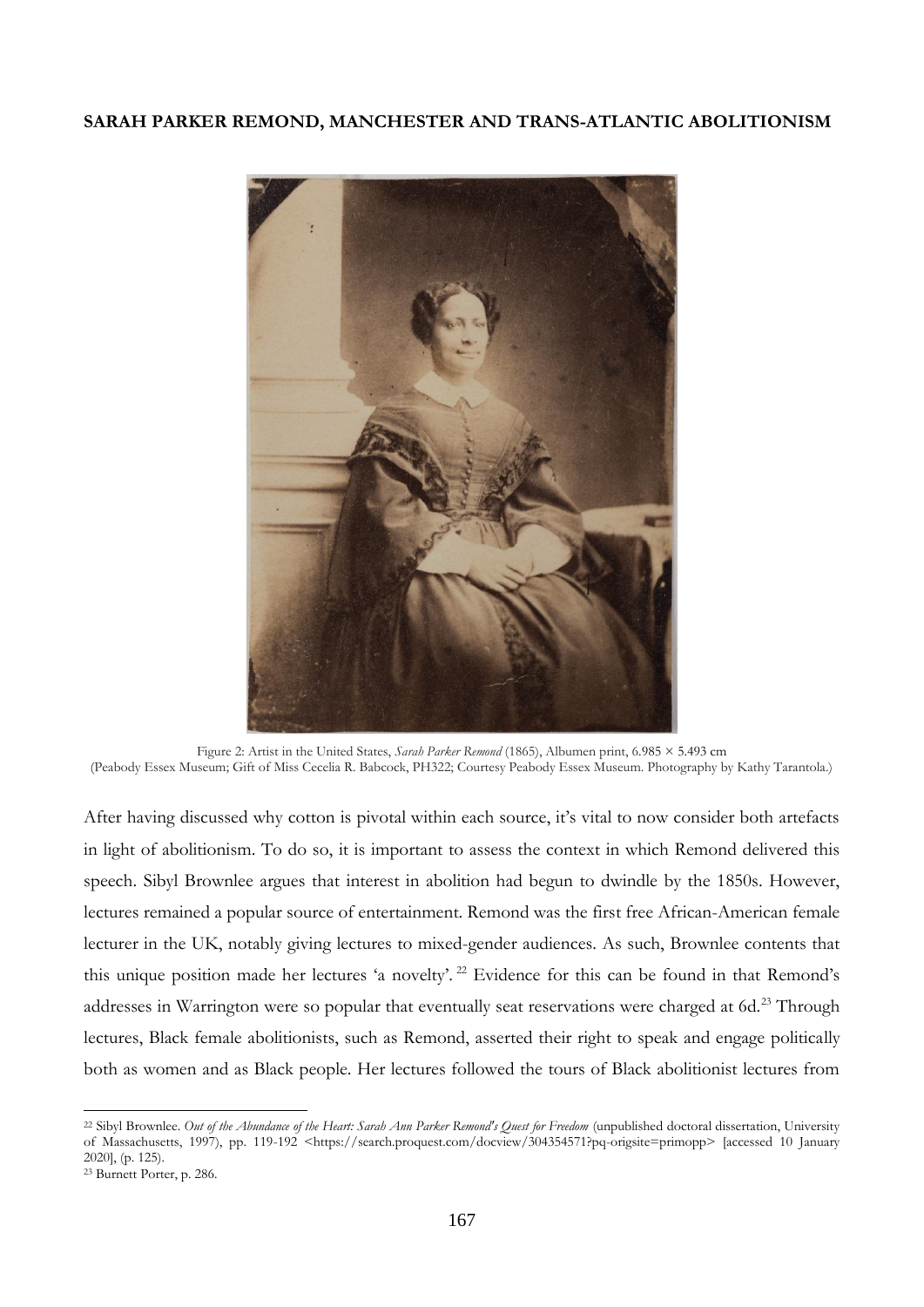the 1830s onwards, such as her brother, Charles Lennox Remond, Frederick Douglas and Ellen Craft. Teresa Zackodnik contends that Ellen Craft 'effectively opened up' areas of the North to engage in conversations with Black female abolitionists.<sup>24</sup> In addition, links established by previous abolitionists within Britain meant that a network of transatlantic connections already existed.<sup>25</sup> The Dredd Scott ruling in 1857, which siad that African-Americans could not be American citizens, also increased the number of abolitionist lectures within Britain.<sup>26</sup> Before her arrival in Britain, Remond had lectured within America. In 1858, she expressed 'an intense desire to visit England, that I might for a time enjoy freedom'.<sup>27</sup> This suggests Remond's perception of England as harbouring more rights for free Black citizens than America, including the North.

Remond introduces herself as an 'agent of no society'.<sup>28</sup> However, it is worth noting that Remond considered herself aligned with the more radical Garrisonian branch of the American abolitionist movement, in favour of immediate abolition.<sup>29</sup> She also became a founding member of the Women's Emancipation Society, so she was connected and engaged with British and transatlantic abolitionist networks, yet outside the confines of a group which controls the content of her lectures. Her work intersects both the abolitionist movement and the emerging women's rights movement, exemplified by her founding involvement with the Women's Emancipation Society and her signature on John Stuart Mill's petition for female suffrage in 1866, alongside her lecturing.<sup>30</sup> Furthermore, Remond's nationality as an American placed her outside of class divides within Britain.<sup>31</sup>

This speech provides insight into Remond's abolitionist strategies. It is crucial to understand that Remond was operating within a complex system with conflicting moral, economic and political interests and that racism was 'well-engendered' within nineteenth century Britain.<sup>32</sup> Remond positions Southern slaveowners as enemies of the working-class, a sentiment appealing directly to working-class industrial Manchester. This is particularly pertinent as within Britain, 'slavery' had additional connotations of describing workingclass conditions.<sup>33</sup> Remond implies understanding of this dynamic in how she describes that 'poor whites'

<sup>24</sup> Ibid., p59.

<sup>25</sup> Clare Midgely, *Women Against Slavery: The British Campaigns, 1780-1870,* (London: Routledge, 1992) pp. 119-151, (p. 126).

<sup>26</sup> Zackodnik, p. 59.

<sup>27</sup> Willi Coleman '"Like Hot Lead to Pour on the Americans…'': Sarah Parker Remond: From Salem, Mass., to the British Isles.' in *Women's Rights and Transatlantic Anti-Slavery in the Era of Emancipation*, ed. by Kathryn Kish Sklar and James Stewart (New Haven: Yale University Press, 2007), pp. 173-188, (p. 177).

<sup>28</sup> *Manchester Weekly Times* (Manchester: September 17, 1859), Black Abolitionist Archives, Doc. No. 21048, p. 1.

<sup>29</sup> Clare Midgley. 'Anti‐Slavery and Feminism in Nineteenth‐Century Britain', *Gender & History,* 5.3 (1993), 343-362 (p. 347).

<sup>30</sup> Tara Morton, 'Miss Sarah Parker Remond', in *Suffrage Resources* <https://www.suffrageresources.org.uk/database/1107/miss-sarah-parkerremond> [accessed 12 January 2020].

<sup>31</sup> Midgely, *Women Against Slavery,* p. 141.

<sup>32</sup> Sherwood, p. 144.

<sup>33</sup> Zackodnik, p. 58.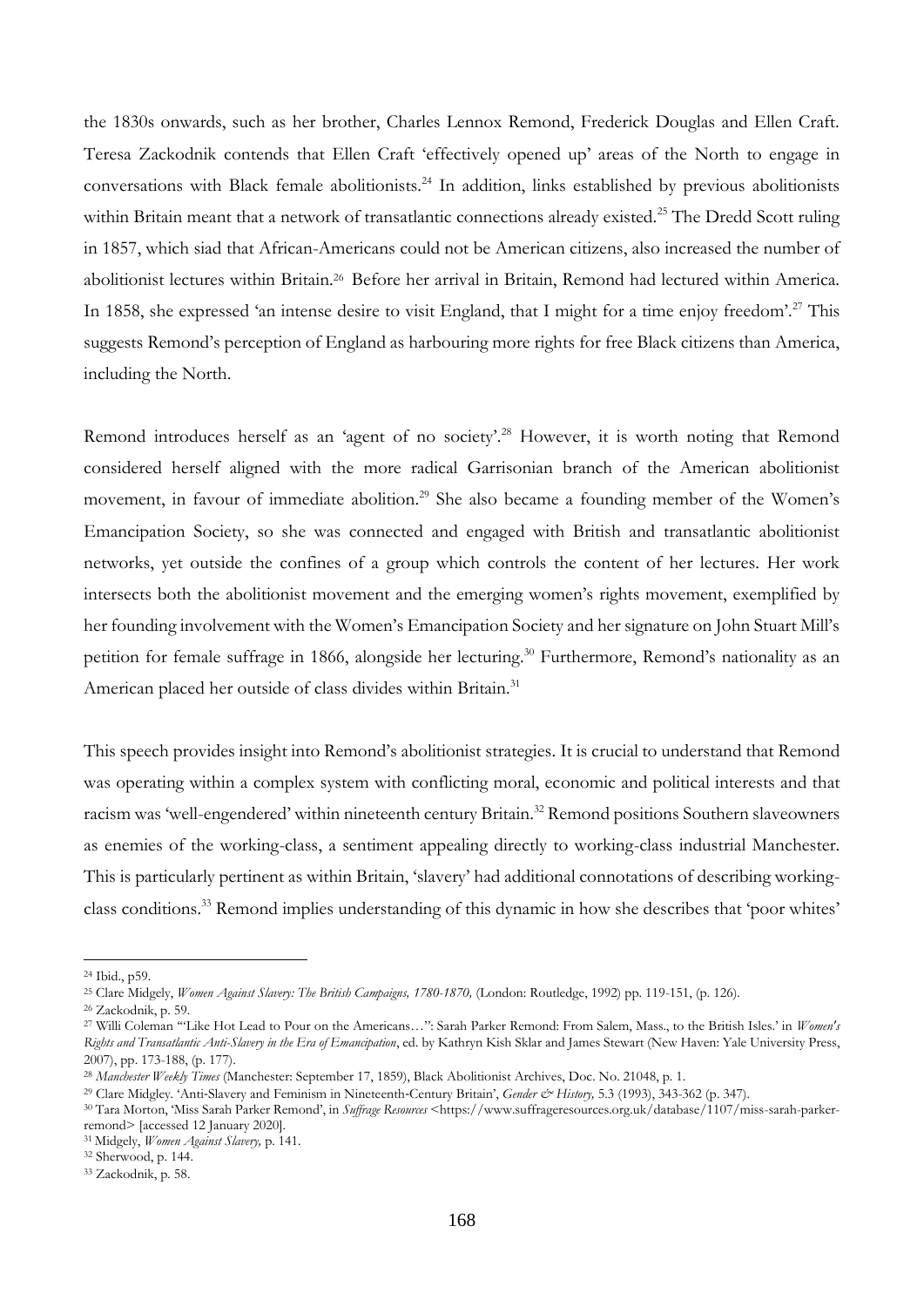suffer as a result of slavery. Here, she argues that slavery as an institution causes suffering beyond the enslaved. In doing so, she presents different forms of oppression as linked.<sup>34</sup> This may suggest that Remond felt her audience needed to identify themselves within slavery to be sympathetic. She builds on this alignment through enslaved persons within whose cheeks 'the lily and the rose vie for predominance'.<sup>35</sup> This tactic could be considered as undermining the specific suffering of Black enslaved persons, yet in 1859, Remond is deliberately challenging the prejudices of her audience and denying them the position of hero.<sup>36</sup> She does so by subverting her listener's expectations of what a victim looks like, as a Black woman lamenting the suffering of 'pale' slaves. This confronts her audience with the reality in that enslaved people are people, like themselves, and not a distant or separate entity. In contrast, the enslaved man depicted on *Patriotic Envelope...* is stereotyped as a caricature, which serves the purpose of satire, rather than acknowledged as representing a real person.

Remond demonstrates a further nuanced understanding of her audiences by tailoring her speeches to each location. In Ireland, her speeches include references to sufferings under the Poor Laws, and in Manchester, drawing on the city's cotton.<sup>37</sup> In doing so, she demonstrates an understanding of her audience and their potential objections to abolition ('cotton! cotton!'), as well as employing emotional methods of persuasion such as guilt. For example, 'With the exception of the Abolitionists, you will find people of all classles thus contaminated' invites the listener to seek to become abolitionists or else be held responsible.<sup>38</sup> Her explicit linking of cotton in Manchester and suffering on American plantations removes any pretence or degrees of separation and confronts a manufacturing city with their role in the suffering of enslaved people in the South. Remond understands how Britain considers its morally righteous stance, despite the previous two hundred years of slave trading, as she asks 'Give us the power of your public opinion, it has great weight in America'. <sup>39</sup> Her intention is not simply to educate, but to incite action, and as such presents a tailored emotionally driven argument aiming to entice the listener into involvement with abolition. *Patriotic Envelope...*, in contrast, seeks not to provoke change, but instead to amuse Northern readers and satirize the South.

The impassioned and descriptive rhetoric of Remond's lecture must be considered in the context of oral delivery. This is not an address to be read quietly, it was instead articulated to command the attention of a busy room, such as through the impassioned repetition within 'for the slave there is no home, no love,

<sup>34</sup> Harvey, p. 68.

<sup>35</sup> *Manchester Weekly Times* (Manchester: 17 September 1859), Black Abolitionist Archives, Doc. No. 21048, p. 2.

<sup>36</sup> Zackodnik, p. 88.

<sup>37</sup> Zackodnik, p. 75.

<sup>38</sup> *Manchester Weekly Times* (Manchester: 17 September 1859), Black Abolitionist Archives, Doc. No. 21048, p. 3.

<sup>39</sup> Ibid., p. 4.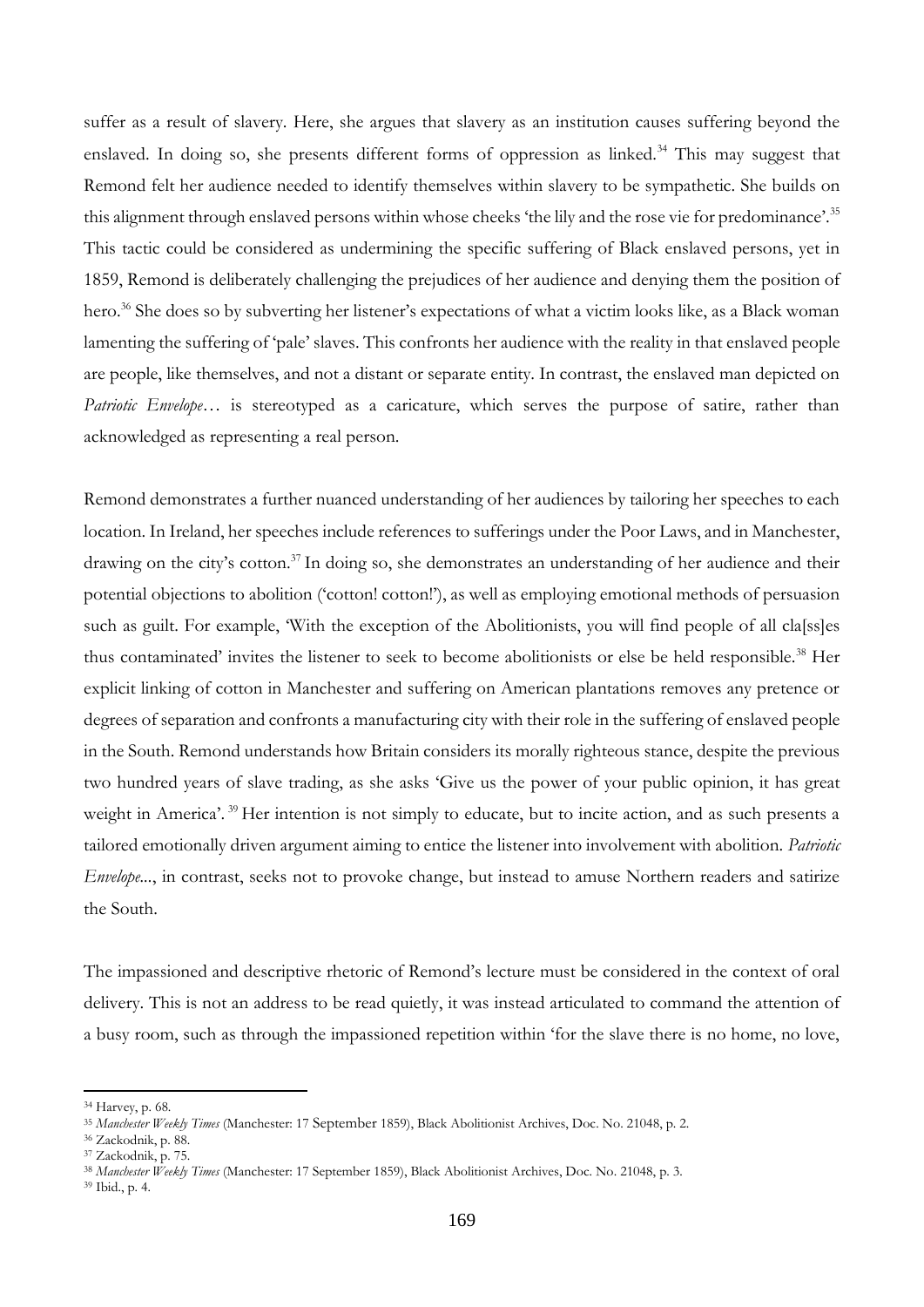no hope, no help; and what is life without hope?'.<sup>40</sup> As such, the audience in Manchester is implored to generate hope through their actions, causing bondage to 'melt away like dew'.<sup>41</sup> Her emotive argument is built upon but her statement that 'men and women are reared, like cattle', a stance Stanley L. Engleman and Robert Fogel argue is unsupported by historical evidence but instead was effectively used by abolitionists to illustrate the horrors of slavery.<sup>42</sup> This imagery is echoed in the dehumanising description of 'live chattel's groan' within *Patriotic Envelope…*. She appeals to the 'British abhorrence' of the destruction of the family, presenting slavery as a force that splits families apart.<sup>43</sup> Fogle and Engleman note that abolitionist rhetoric, such as Remond's in this instance, simultaneously presents slavery as rendering the construct of families as obsolete and argues that families are torn apart, both humanising and dehumanising in relation to what serves the particular argument best. Again, this demonstrates Remond's intention to deliver the most powerful and persuasive address as possible.

Remond seeks 'especial help' from women concerning sexual violence.<sup>44</sup> She describes 'eight hundred thousand mulatto slaves' as evidence of the sexual exploitation of enslaved women. <sup>45</sup> It is noticeable that she appeals to women for action, as in the 1850s the majority of men's abolitionist societies were in decline, yet female societies remained active, many with strong transatlantic links.<sup>46</sup> Women, though denied a political voice in nineteenth-century Britain, are appealed to for their political influence, which was demonstrated in the 1830s through petitioning, boycotts and embroidery efforts.<sup>47</sup> As such, women are addressed beyond the domestic sphere of the home, and instead as an emerging political force. Remond asks her audience to 'raise the moral public opinion until its voice reaches the American shores'.<sup>48</sup> Here, she demonstrates the prevalence of transatlantic connections, in which female abolitionist societies were central. Remond, an American, travelled to Britain in the hope of inciting change within Britain, which will in turn impact on America. *Patriotic Envelope…*, in contrast, addresses this transatlantic relationship with satire, as though Britain's great ships are powerless in the face of their dependency on slave-grown cotton. Remond pertains that the question of cotton is an 'unanswerable one', yet she asks her audience to put morals above commerce, something that *Patriotic Envelope...* scorns as impossible.<sup>49</sup>

<sup>40</sup> Ibid., p. 1.

<sup>41</sup> Ibid., p. 4.

<sup>42</sup> Robert William Fogel and Stanley L. Engerman *Time on the Cross: The Economics of American Negro Slavery* (London: Wildwood House, 1974), pp. 78-79.

<sup>43</sup> Brownlee, p. 130.

<sup>44</sup> *Manchester Weekly Times* (Manchester: 17 September 1859), Black Abolitionist Archives, Doc. No. 21048, p. 4.

<sup>45</sup> Ibid., p. 1.

<sup>46</sup> Midgely, *Women Against Slavery* pp. 125-127.

<sup>47</sup> See Seymour Drescher, *Abolition: a History of Slavery and Antislavery*. (Cambridge: Cambridge University Press, 2009), pp. 245-266.

<sup>48</sup> *Manchester Weekly Times* (Manchester: 17 September 1859), Black Abolitionist Archives, Doc. No. 21048, p. 4.

<sup>49</sup> Ibid.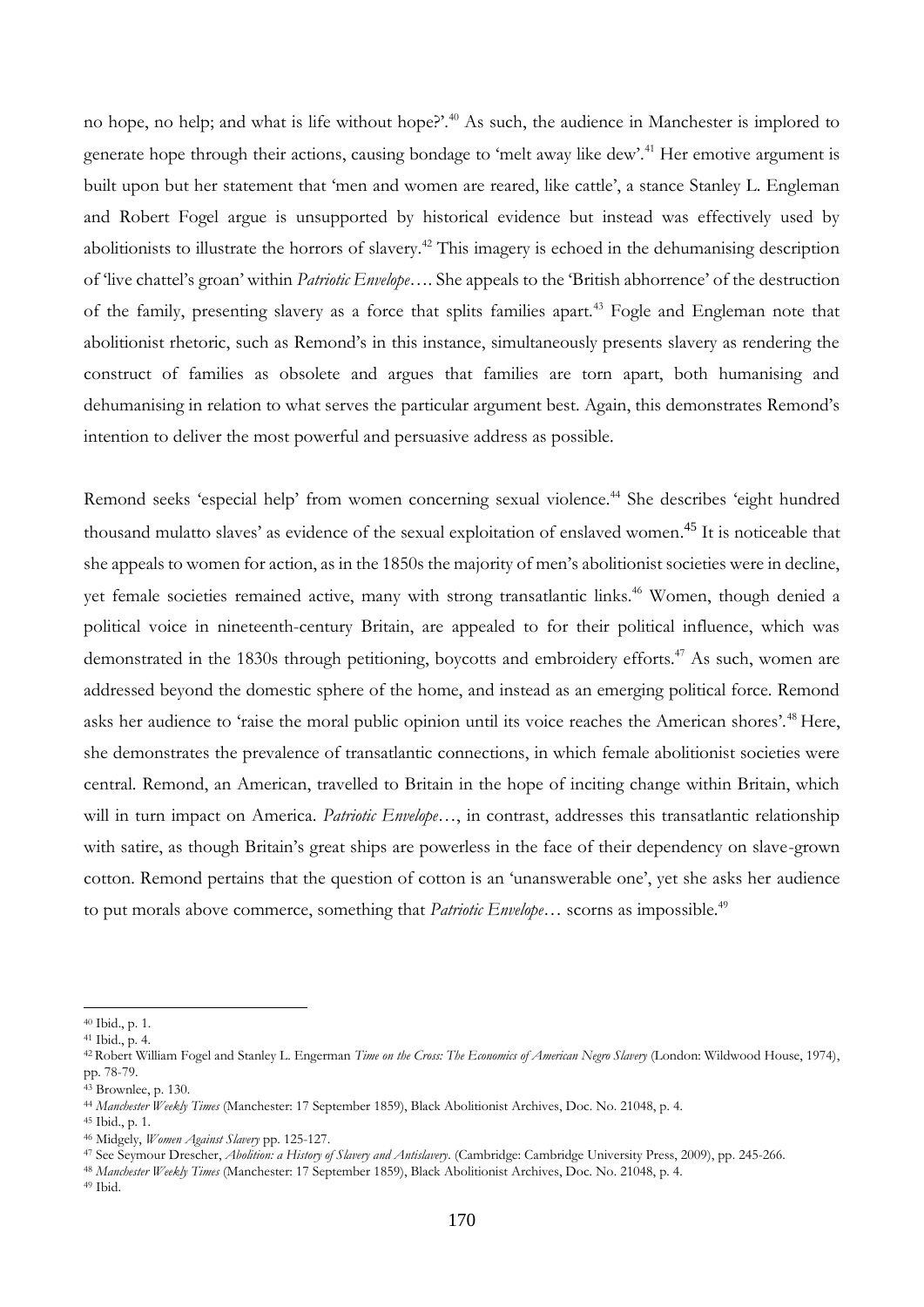As opposed to an emotive oral delivery to a crowd, *Patriotic Envelope…* would have been printed to send to an associate or family member, or to collect. The lack of stamp and address suggest that this envelope was never sent and was instead saved as part of a collection. It was printed within a boom in propaganda envelopes triggered by new developments in printing techniques.<sup>50</sup> Berry argues that the expansion of the 'mail' service made possible the debate around slavery to extend beyond political forums and into homes, highlighting and deepening tensions.<sup>51</sup> Propaganda postal envelopes made the 'mass manipulation of emotion' easier than ever before, reaching readers at their homes and workplaces.<sup>52</sup> Here, a comparison can be drawn with Remond's strategy of appealing to her audience's emotions to sway their opinions. Most pro-Union envelopes are explicitly anti-south, not abolitionist. Racist stereotypes are common, and largely the intention was to mock Southerners for their dependence on slavery, as opposed to protesting the institution in itself.<sup>53</sup> This is reflected in Union policy at the time, as in 1861 Abraham Lincoln remarked 'I have not purpose…to interfere with slavery'.<sup>54</sup> The enslaved person depicted in the envelope's cartoon is stereotyped, with the intention of rousing humour as opposed to Remond's emotional address. *Patriotic envelope...*, despite depicting the horrors of slavery as Remond's speech does, does not do so out of abolitionist sympathy, but rather to mock England. John Bull's kneeling on the slave directly contrasts with the noble British opinion Remond appeals to, the British national identity entwined with 'your Clarkson and your Wilberforce', and instead presents Britain as bloated and foolish.<sup>55</sup> This demonstrates a lack of concern for the enslaved person depicted, who is used as a 'symbol'.<sup>56</sup> The figure is portrayed in a humiliating and degrading position, a victim with no agency, intended to highlight John Bull's callousness and as such, Britain's hypocrisy. The Southern states and their relationship with Britain are being mocked, and the intention is not to incite sympathy and abolitionist action, but instead to fan distrust of the South on the eve of Civil War.

*Patriotic Envelope...* incorporates both a poem and a cartoon to depict Manchester as cruel in the face of plantation slavery in the 1850s. This conflicts with Lincoln's later praise of the 'sublime Christian heroism' of Manchester in 1863.<sup>57</sup> The reality was far more mixed. The large city reflected many diverse interests, beliefs and political persuasions, and support for abolition, or even for the North during the civil war, did not adhere along set class or gendered lines. The image presented by Lincoln has been powerfully argued

<sup>50</sup> William Fletcher Thompson, Jr., 'Pictorial Propaganda and the Civil War', *The Wisconsin Magazine of History*, 46.1 (1962), 21-31, <https://www.jstor.org/stable/4633807> [accessed 8 January 2020] (p. 22).

<sup>51</sup> Stephen W. Berry 'When Mail Was Armor: Envelopes of the Great Rebellion, 1861-1865' *Southern Cultures*, 4.3 (1998), 63-83 <DOI: https://doi.org/10.1353/scu.1998.0083> (p. 63).

<sup>52</sup> Ibid., p. 64.

<sup>53</sup> Ibid., pp. 72-74.

<sup>54</sup> McPherson, VII.

<sup>55</sup> *Manchester Weekly Times* (Manchester: 17 September 1859), Black Abolitionist Archives, Doc. No. 21048, p. 4.

<sup>56</sup> Thompson, Jr., pp 29-30.

<sup>57</sup> Jason Rodrigues, 'Lincoln's great debt to Manchester', *Guardian,* 4 February 2013, <https://www.theguardian.com/theguardian/from-thearchive-blog/2013/feb/04/lincoln-oscars-manchester-cotton-abraham> [accessed 3 January 2019].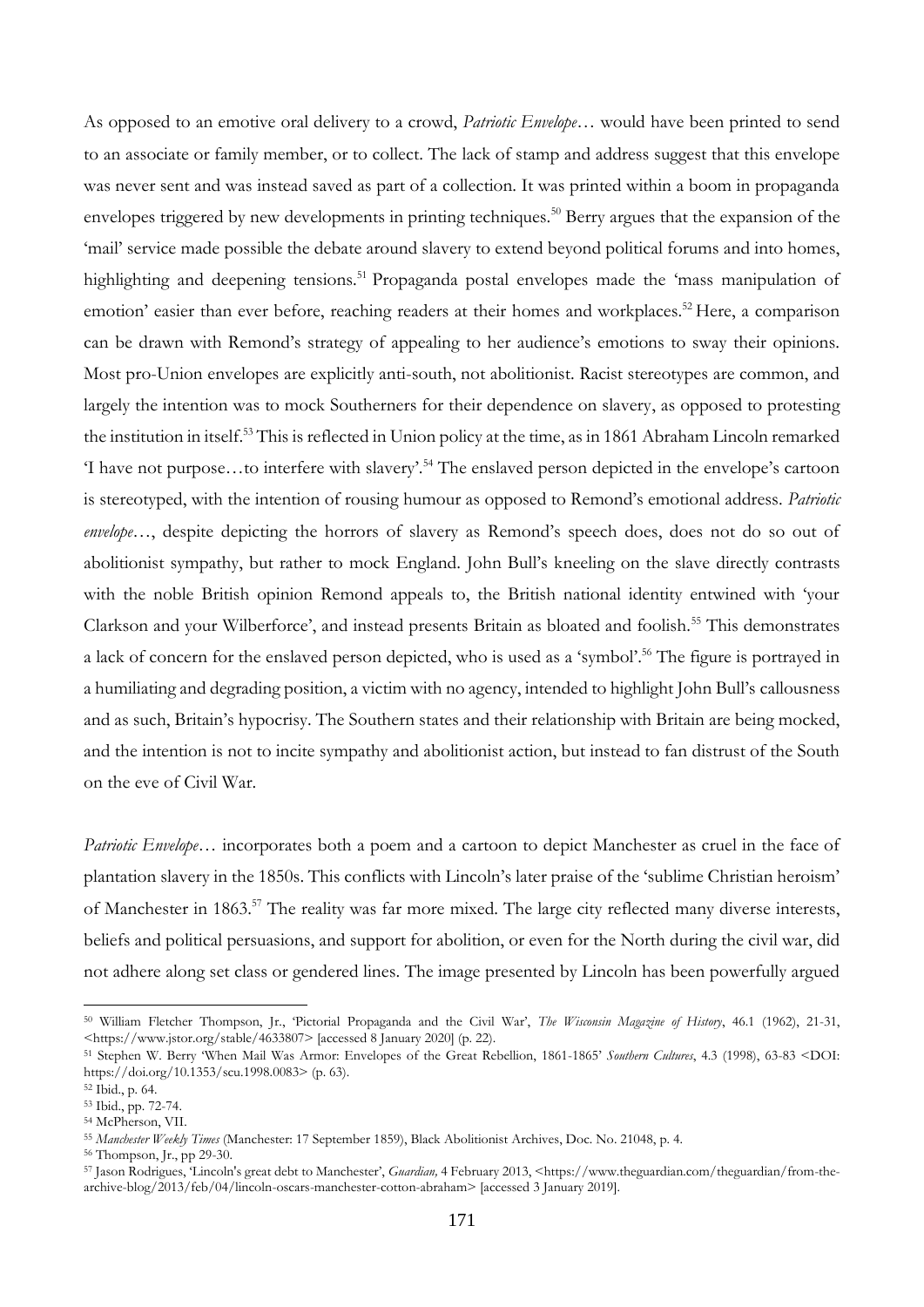by Mary Ellison to be a myth.<sup>58</sup> There were many pro-abolitionist meetings and lectures in Manchester, such as this one given by Remond, but there was also strong and widespread support for the American South and the Confederacy both before and during the Civil War. Ellison argues that pro-North, or antiabolitionist meetings were infrequent and 'contrived' to present an image of working-class support for the Union.<sup>59</sup> Even among abolitionists, Douglas Lorimer notes that opposition to slavery did not equate to support for the north.<sup>60</sup> This tension between Manchester, the North and abolitionism is encapsulated within *Patriotic Envelope…*, which mocks the South's slavery but does not advocate for abolition, and entwines Manchester with a slave-grown commodity. Abolitionists such as Remond had to operate within these conflicting and shifting stances. Midgely notes that many British papers became more pro-Confederate, and as such arguably more pro-slavery, after the outbreak of war in 1861. There is evidence of suspicion among British abolitionists that Lincoln would not instil emancipation; The Times commented that 'where he has no power Mr Lincoln will set the negroes free; where he retains power he will consider the as slaves'.<sup>61</sup> This suggests that in Britain there was not a consensus aligning the North with the anti-slavery cause at the start of the Civil War. Remond, as she declared, was outside the spheres of North vs South and of the class divides within Britain, advocating entirely for abolition among a turbulent and transitionary climate.

In conclusion, both artefacts speak to the critical and conflicting place of cotton within mid-century abolitionist discourse. They reflect the complex relationship of mid nineteenth-century Manchester with the cotton industry and the institution of slavery itself. Sarah Parker Remond broke boundaries in her abolitionist discourse as she confronted the stereotype of victimhood and carved for herself a role that bridged divides within British abolitionist discourse. She was a skilled orator who appealed directly to her audience. *Patriotic Envelope…* also seeks an emotional response, but its intention was to satirise and be collected, as opposed to inciting action. Despite both artefacts drawing attention to the cruelties of slavery, only Remond's speech can be considered abolitionist. *Patriotic Envelope…* is anti-South, whereas Remond fights firmly against slavery. *Patriotic Envelope…* is part of the pro-Union movement, whereas Remond positions herself as outside both American and English politics. Both artefacts provide insight into the complex and intersecting systems of trade and transatlantic abolitionism that go beyond a one-way relationship and contribute to, transform and in turn are shaped by transatlantic movements. Each artefact signals the diversity of interests at play with regards to cotton, all of which had to be navigated by abolitionists such as Remond in her fight for emancipation.

<sup>58</sup> Ellison.

<sup>59</sup> Ibid., p. 80.

<sup>60</sup> Douglas Lorimer, 'The Role of Anti-Slavery Sentiment in English Reactions to the American Civil War', *The Historical Journal,* 19.2 (1976), 405–420, <DOI: https://ezproxy-prd.bodleian.ox.ac.uk:2095/10.1017/S0018246X00010220> (p. 412).

<sup>61</sup> Ibid., p. 406.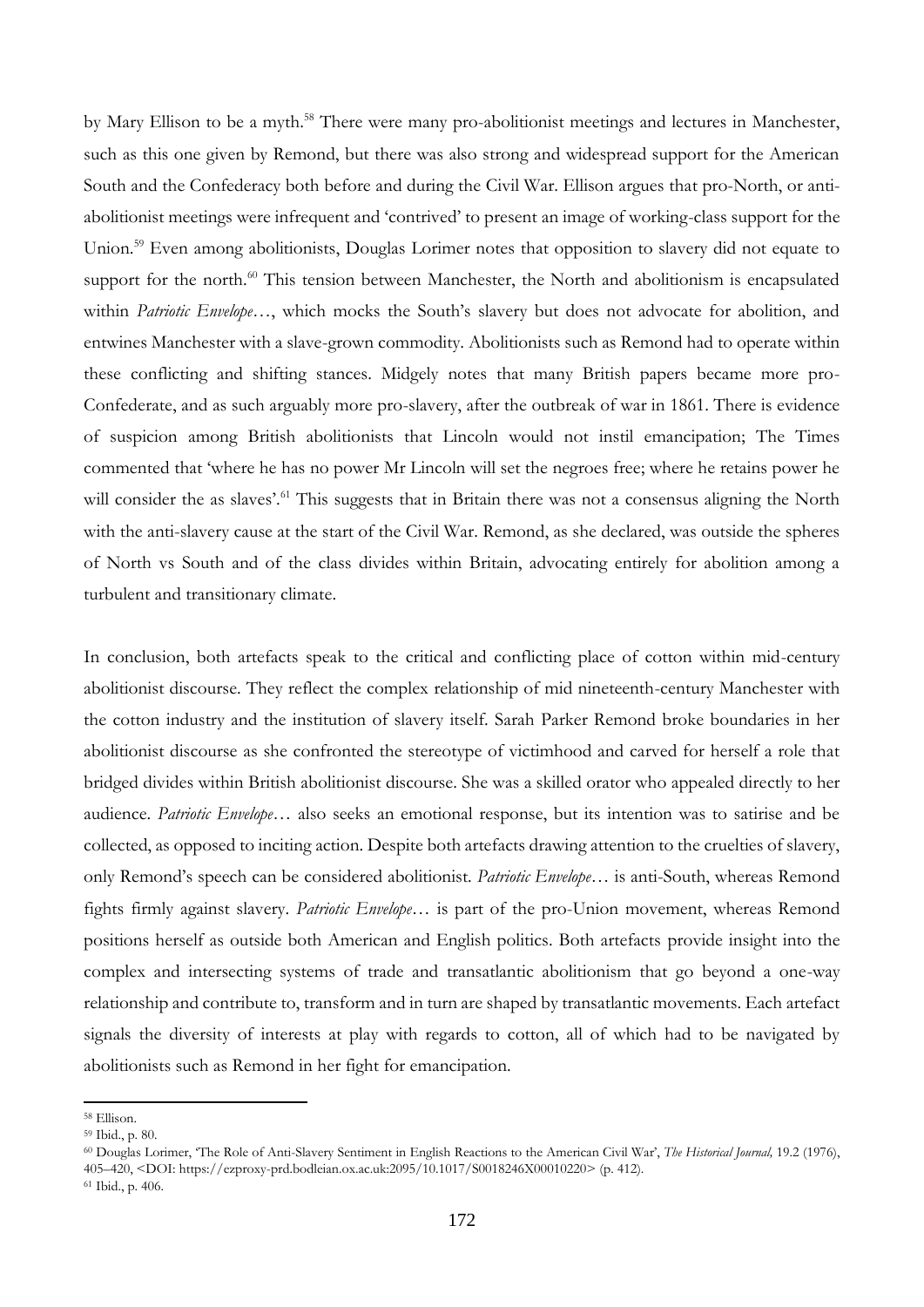# **BIBLIOGRAPHY**

#### **Primary Sources**

Douglass, Frederick, 'What to the Slave Is the Fourth of July?', (5<sup>th</sup> July 1852), in *PBS*, (n.d) <https://www.pbs.org/wgbh/aia/part4/4h2927.html> [accessed 24 December 2019]

Jacobs, Harriet A., 'Incidents in the Life of a Slave Girl. Written by Herself' (1861)  $\kappa$ http://www.gutenberg.org/files/11030/11030-h/11030-h.htm> [accessed 24 December 2019]

Remond, Sarah P, 'Sarah P. Remond', in *Our Exemplars, Poor and Rich; Biographical Sketches of Men and Women Who Have, by an Extraordinary Use of Their Opportunities, Benefited Their Fellow-Creatures*, ed. by Hill, Matthew Davenport (London: Cassell, Petter, and Galpin, 1861), pp. 276-86

'Remond, [Sarah Parker]' *Manchester Weekly Times* (Manchester: 17 September 1859), Black Abolitionist Archives, Doc. No. 21048 <https://libraries.udmercy.edu/archives/specialcollections/index.php?collectionCode=baa&record\_id=1488> [accessed 12 December 2019)

Stimpson & Company, *Union Patriotic Envelope No. 2: Cotton Is King!,* 1861, Envelope, 141 × 78, Manchester, Science and Industry Museum https://collection.sciencemuseumgroup.org.uk/documents/aa110050516/unionpatriotic-envelope-no-2-cotton-is-king [accessed 20 December 2019]

Truth, Sojourner, 'Sojourner Truth (1797-1883): ain't I a Woman?' (December 1851) in *Internet History Sourcebooks Project* (Fordham University, 1997) <https://sourcebooks.fordham.edu/mod/sojtruth-woman.asp> [accessed 23 December 2019]

Weld, Angelina Grimké, 'Angelina Grimké Weld's Speech at Pennsylvania Hall', (1838), in *PBS* (n.d.), <https://www.pbs.org/wgbh/aia/part4/4h2939t.html> [accessed 23 December 2019]

#### **Secondary Sources**

Allain, Jean, 'The Nineteenth Century Law of the Sea and the British Abolition of the Slave Trade', *The British Year Book of International Law,* 78 (2008), 342-88

Beckert, Sven, 'Emancipation and Empire: Reconstructing the Worldwide Web of Cotton Production in the Age of the American Civil War'*, American Historical Review*, 109.5 (2004), 1405-1438

Berry, Stephen W., 'When Mail Was Armor: Envelopes of the Great Rebellion, 1861-1865', *Southern Cultures,* 4.3 (1998), 63-83

Brewer, John, *The Sinews of Power: War, Money, and the English State, 1688-1783*, (London: Unwin Hyman, 1989)

Brownlee, Sibyl, *Out of the Abundance of the Heart: Sarah Ann Parker Remond's Quest for Freedom* (unpublished doctoral dissertation, University of Massachusetts, 1997), pp. 119-192

<https://search.proquest.com/docview/304354571?pq-origsite=primopp> [accessed 10 January 2020]

Coleman, Willi, '"Like Hot Lead to Pour on the Americans . . .'': Sarah Parker Remond – from Salem, Mass., to the British Isles', in *Women's Rights and Transatlantic Antislavery in the Era of Emancipation*, ed. by Sklar, Kathryn Kish and Stewart, James Brewer (New Haven: Yale University Press, 2007) pp. 173-188

Drescher, Seymour, *Abolition: A History of Slavery and Antislavery* (Cambridge University Press, 2009)

Ellison, Mary, *Support for Secession: Lancashire and the American Civil War* (University of Chicago Press, 1972)

Fabre, Michel, 'Popular Civil War Propaganda: The Case of Patriotic Covers', *Journal of American Culture,* 3 (1980), 223-37

Fogel, Robert William, and Engerman, Stanley L., *Time on the Cross: The Economics of American Negro Slavery* (London: Wildwood House, 1974)

Greenleaf, Richard, 'British Labor against American Slavery', *Science and Society,* 17.1 (1953), 42-58